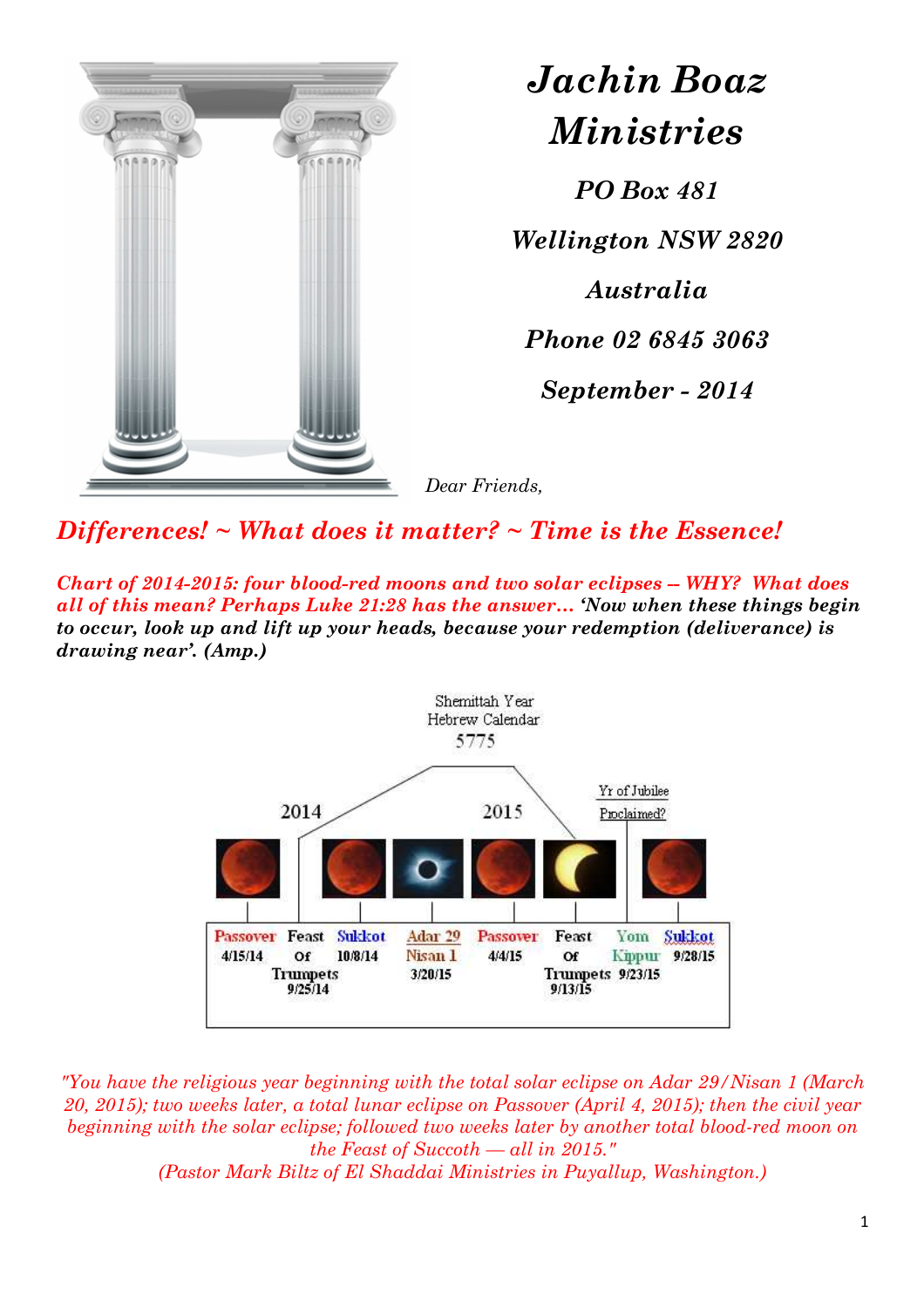## *I thought I would start with this diagramme of the coming Shemittah Year!*

*I have been asking the Lord what He wanted for me to write you, in this month's letter. I have a whole bunch of things I would like to share with you, and mentor you with, and from; and just bless you with, in particular. However, none of those things matter, in the moment – the HERE and NOW! Why...you may well ask? Because TIME is the ESSENCE! Time, as we know it, is RUNNING OUT! God lives outside of TIME, as we know it. Our "time" is just a little slice of Human History, which He sliced out of His infinity, and called <i>TIME, for the sake of humankind, and what He wanted for us to achieve with, and for Him, inside of that slice, of TIME! It had a distinct BEGINNING…and it will have a very distinct END. And for all intents and purposes…the END is VERY NIGH!* 

*We have not always had such a great track record of "studying to show ourselves approved unto God"…and consequently, our knowledge has been somewhat incapacitated. Coupled with the fact that, 'end time prophecy', is distinctly marked with the promise that 'KNOWLEGE would INCREASE'…we are somewhat behind the eight ball, so to speak.* 

*Dan 12:4 But you, O Daniel, shut up the words and seal the Book until the time of the end. [Then] many shall run to and fro and search anxiously [through the Book], and knowledge [of God's purposes as revealed by His prophets] shall be increased and become great. (Amp).* 

*Following is a quote from the teachings of Billye Brim: -- I will start here, (with the part), where she quotes from a 'Prophetic word' given by brother Kenneth E Hagin, some time back:* 

*"The end of the age is coming upon this generation. The powers of darkness, the forces of evil are rampant as never before. And they will be increased in intensity and velocity. And even many Christians will see and look upon these things and say, "Oh there's no use" … But thus says the Lord, "In this day, I am searching the Body of Christ to enlist soldiers. …For you see at this time that God has… Things that will happen in the spirit realm, which will be manifest in the seen realm; Things beyond the comprehension of most that stand here; At the same time, the enemy is making his move. Darkness will loom up like a mountain in front of you. The devil will throw up every kind of roadblock in front of you. That's the reason you need to be alerted. …I mean -- see to it that you keep yourself uncontaminated from the world and worldly thinking. See to it that you keep yourself clean and pure in every way from every evil and unclean thought, which would come your way. See to it that you walk carefully before the Lord -- not to be in bondage, but be free; knowing that the Lord has set you free. And satan will not entangle." Bless the Lord, Hallelujah. (Kenneth E Hagin – Prophetic word)…* 

*Then Dr. Billye Brim continues…* 

*Uh, you see the first seventh year cycle, there? And it's going to go, the … years are marked from Rosh Hashanah to Rosh Hashanah, in other words, September to September, or whenever Rosh Hashanah comes. So …head of the year. So …the first one is September to*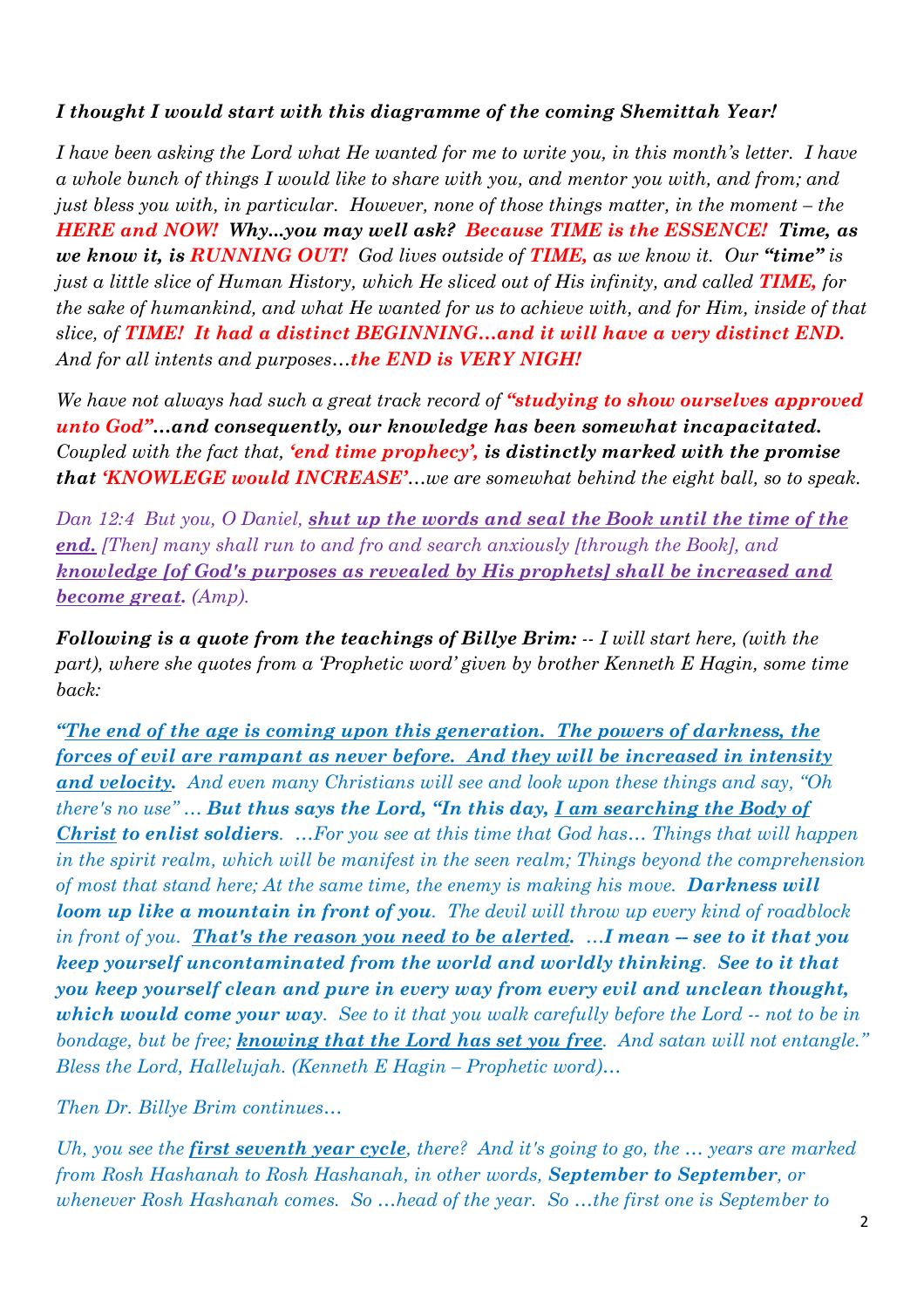*September 2008-2009 and we're going to go over and we find that we are this month September, 2013, …we are beginning the sixth year of a seven year cycle. It will end, um, on, what is it? September 25th, 2014. And a new cycle will begin and it will be what? It will be the Shemittah year. So the seventh year, the Shemittah year, the Sabbath year is marked with all these signs. The tetrad, the solar eclipses …they are in that seventh year. Something big is gunna happen. I don't know what. But SOMETHING BIG IS GOING TO HAPPEN…! I Googled Shemittah, and apparently it's no secret.*

*Everybody knows, but here is the thing of it: says Billye Brim… Shemittah= Shmita=Shemitah Sept. 25, 2014 through Sept. 13, 2015 -- the end of the Shemittah year is on Sept. 13th, or whenever the priest calls the confirmation of the new moon, automatically starting a new seven year cycle. This is why the Blood Moons are so important with the solar eclipse. So we are looking at about Sept 14th, whichever day, counting Israel time which is on the other side of the planet. In other words, there's a time difference. If the priest calls Shemittah at sundown and it's 8pm there, it would be a seven hour difference for those of us in TX, so it would be lunchtime at 1pm. See? Google it! The Shemittah year can't be mistaken. Israel has kept God's moon cycle in perfect order. It was His calendar~ His Timeline; His MOED.* 

*Final Synopsis: the Blood Moons are Passover and Tabernacles 2014 and 2015 with a solar eclipse in the middle making it one of four of the rarest events in history. Three have transpired. The last you will see with great signs and wonders over the earth and in the heavens. It is finally here. That Rapture we have beat the drums over for years and very likely the rebuilding of the Third Temple; we just forgot to count time by God's Calendar, which is by sevens. These blood moons will not happen again for a hundred years or more. The last three dealt with Israel, this one will too. Remember, the generation that sees Israel become a nation will not pass away until …. Matt 24.* 

*I pray with all my heart you are ready. (Billye Brim).* 

*I began this letter with the statement: --* 

*Differences! What does it matter? Time is the Essence!* 

*Do you get it – NOW? Have you read enough information in the words printed above, by more persons than myself, to realize that we are on a serious countdown to glory – and SOON? Or what will it take to WAKE you out of your slumber and sleep? If you want any more relevant information re; whether or not WE ARE the terminal generation, go to YouTube and watch Brother John Hagee's sermon titled, 'THE RAPTURE', and he will list the 10 things you need to know -- to KNOW! Get a copy of his book 'Four Blood Moons' and study the relevance of its content. But hurry – This book is God's Calendar -- and TIME is running out!* 

*Still not convinced? Read – 'The Valentine Prophecies' by David Dellit, and be blessed! But, again, do it NOW, for time is short! This is God's renewed CALL, to His Bride, the Church, to get herself ready, for His return!* 

*We have no right to "innocence". We have been called to GROW UP into all maturity in Christ Jesus. And "ignorance" is never an option for a child of the Living God,*